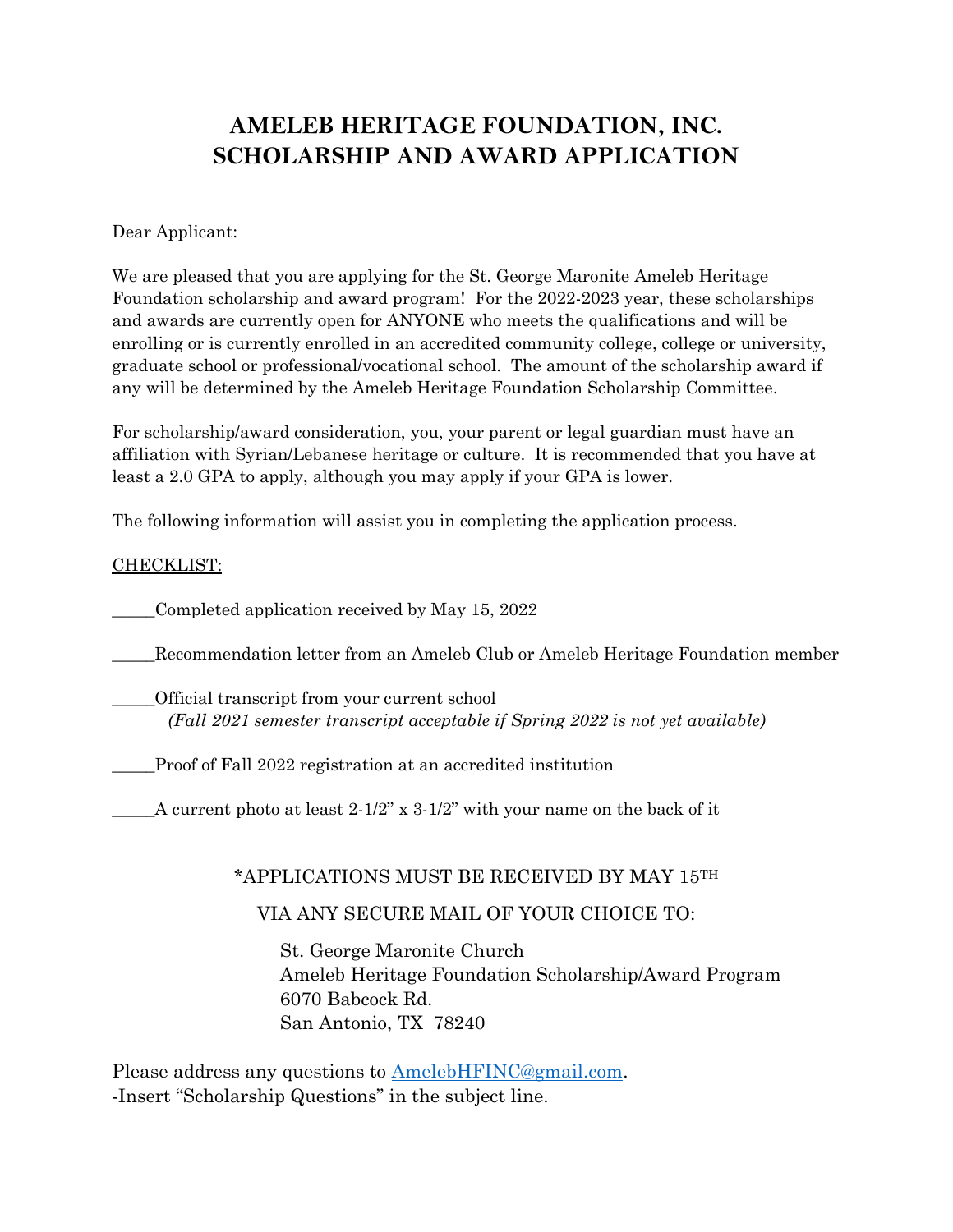## **SCHOLARSHIP APPLICATION**

*(Type or print very legibly and sign)*

### PERSONAL INFORMATION:

| Last                                                              | First                                                             | Middle                              |
|-------------------------------------------------------------------|-------------------------------------------------------------------|-------------------------------------|
| Home Address: (Street, City, State, Zip)                          |                                                                   |                                     |
| Last 4 digits of your social security $\#$ :                      |                                                                   |                                     |
|                                                                   |                                                                   |                                     |
| Father's first name                                               |                                                                   | Mother's first name and maiden name |
|                                                                   |                                                                   |                                     |
| Your cell number                                                  | Mother's / Father's cell number<br>(please indicate which parent) |                                     |
| <b>INSTITUTION INFORMATION:</b>                                   |                                                                   |                                     |
| school, technical/trade school, etc.):                            |                                                                   |                                     |
| Field of study or major:                                          | <u> 1989 - Johann Stoff, amerikansk politiker (* 1908)</u>        |                                     |
| AWARD INFORMATION:                                                |                                                                   |                                     |
| Personal address to which scholarship/award check will be mailed: |                                                                   |                                     |
|                                                                   |                                                                   |                                     |
|                                                                   |                                                                   |                                     |
|                                                                   |                                                                   |                                     |
| <b>Applicant Signature:</b>                                       |                                                                   |                                     |

*Date: \_\_\_\_\_\_\_\_\_\_\_\_\_\_\_\_\_\_\_\_\_\_\_\_\_\_\_\_\_\_\_\_\_\_\_\_\_\_\_\_\_\_\_\_\_\_\_\_\_\_\_\_\_\_\_\_\_\_*